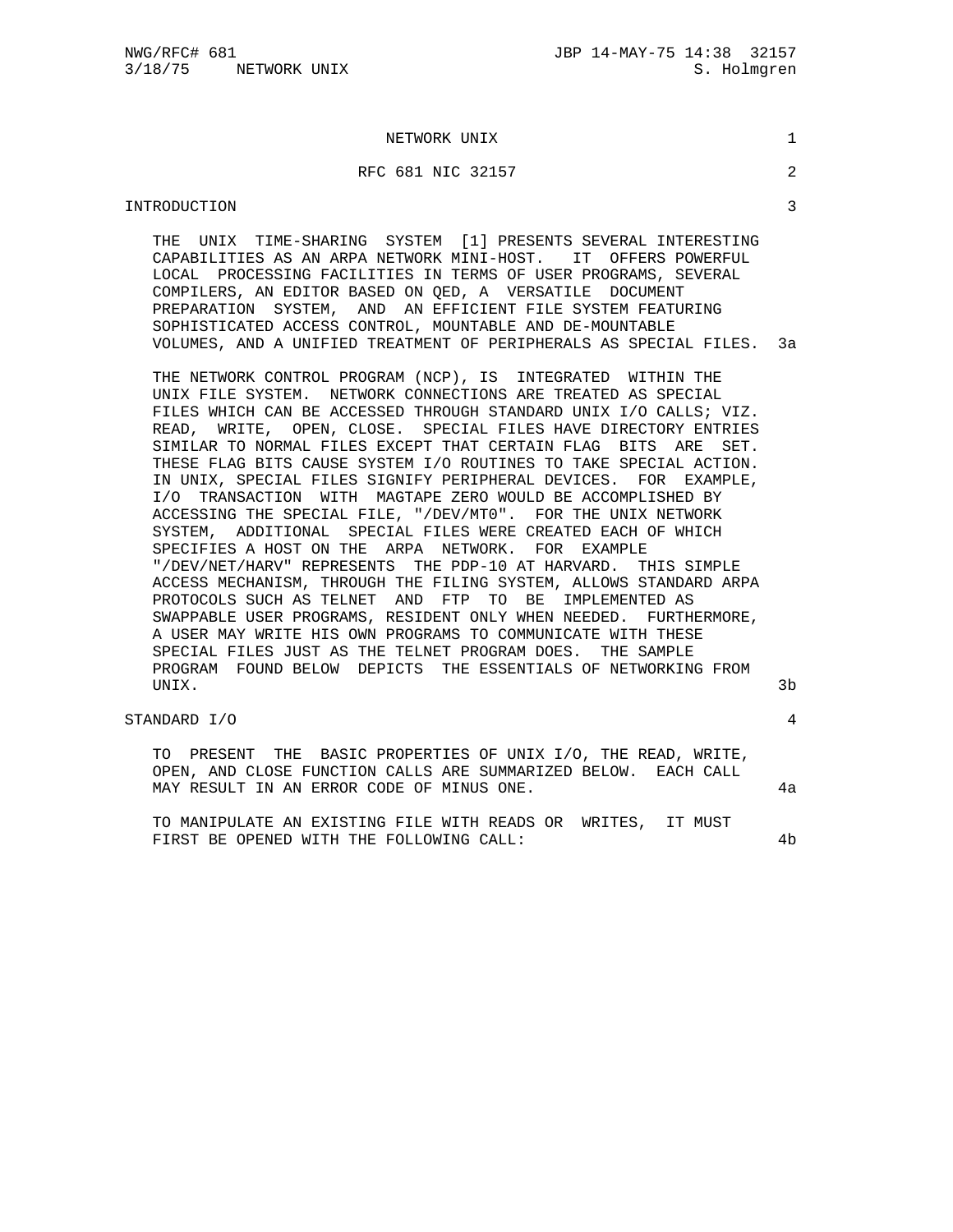FILEDES = OPEN( "ANYFILENAME",FLAG ) 4b1

 WHERE "ANYFILENAME" IS THE ARBITRARY NAME OF THE FILE TO BE OPENED. THE SECOND PARAMETER INDICATES WHETHER THE FILE IS TO BE READ, WRITTEN, OR UPDATED. THE RETURNED VALUE "FILEDES", IS CALLED A FILE DESCRIPTOR. IT IS AN INTEGER USED TO IDENTIFY THE FILE IN SUBSEQUENT CALLS TO READ AND WRITE.  $4c$ 

ONCE A FILE HAS BEEN OPENED, THE FOLLOWING CALLS MAY BE USED: 4d

 NBYTES = READ( FILEDES,BUFFER,COUNT ); NBYTES = WRITE( FILEDES, BUFFER, COUNT ); 4d1

 COUNT IS THE NUMBER OF BYTES TO BE TRANSMITTED BETWEEN THE FILE REPRESENTED BY 'FILEDES' AND THE BYTE ARRAY REPRESENTED BY 'BUFFER'. NBYTES IS THE NUMBER ACTUALLY TRANSMITTED. FOR THE READ CALL, 'NBYTES' MAY BE ZERO TO INDICATE THE END OF FILE; IN EITHER CASE, MINUS ONE WILL BE RETURNED IF THERE WAS AN ERROR. 4e

 FOR EACH OPEN FILE, THE SYSTEM MAINTAINS A POINTER TO THE NEXT BYTE TO BE READ OR WRITTEN. IF N BYTES ARE TRANSMITTED, THE POINTER ADVANCES N BYTES. DATA WRITTEN TO A FILE AFFECT ONLY THOSE BYTES IN THE FILE WHICH ARE INDICATED BY THE POSITION OF THE WRITE POINTER AND THE COUNT; NO OTHER PART OF THE FILE IS CHANGED. IF THE SYSTEM POINTER INDICATES THAT ANY BYTES BEING WRITTEN WOULD LIE BEYOND THE END OF THE FILE, THE FILE IS ENLARGED AS NEEDED. 4f

 ONCE THE USER HAS FINISHED PROCESSING A FILE, IT SHOULD BE CLOSED. THIS IS AFFECTED WITH THE FOLLOWING CALL: 4g

CLOSE( FILEDES ); 4g1

 ALTHOUGH IT IS NOT ABSOLUTELY NECESSARY TO DO A SPECIFIC CLOSE ON A FILE WHEN FINISHED, (THE SYSTEM CLOSES ALL FILES WHEN A PROGRAM EXITS), IT IS A GOOD PRACTICE, SINCE THE USER IS ALLOWED ONLY SIXTEEN OPEN FILES. 4h

 THERE ARE SEVERAL ADDITIONAL SYSTEM CALLS RELATED TO I/O WHICH WILL NOT BE DISCUSSED IN DETAIL. A FEW OF THE MORE NOTABLE ONES ALLOW THE USER TO: GET THE STATUS OF A FILE, CHANGE THE PROTECTION OR OWNERSHIP OF A FILE, CREATE A FILE, CREATE A DIRECTORY, MAKE A LINK TO AN EXISTING FILE, AND DELETE A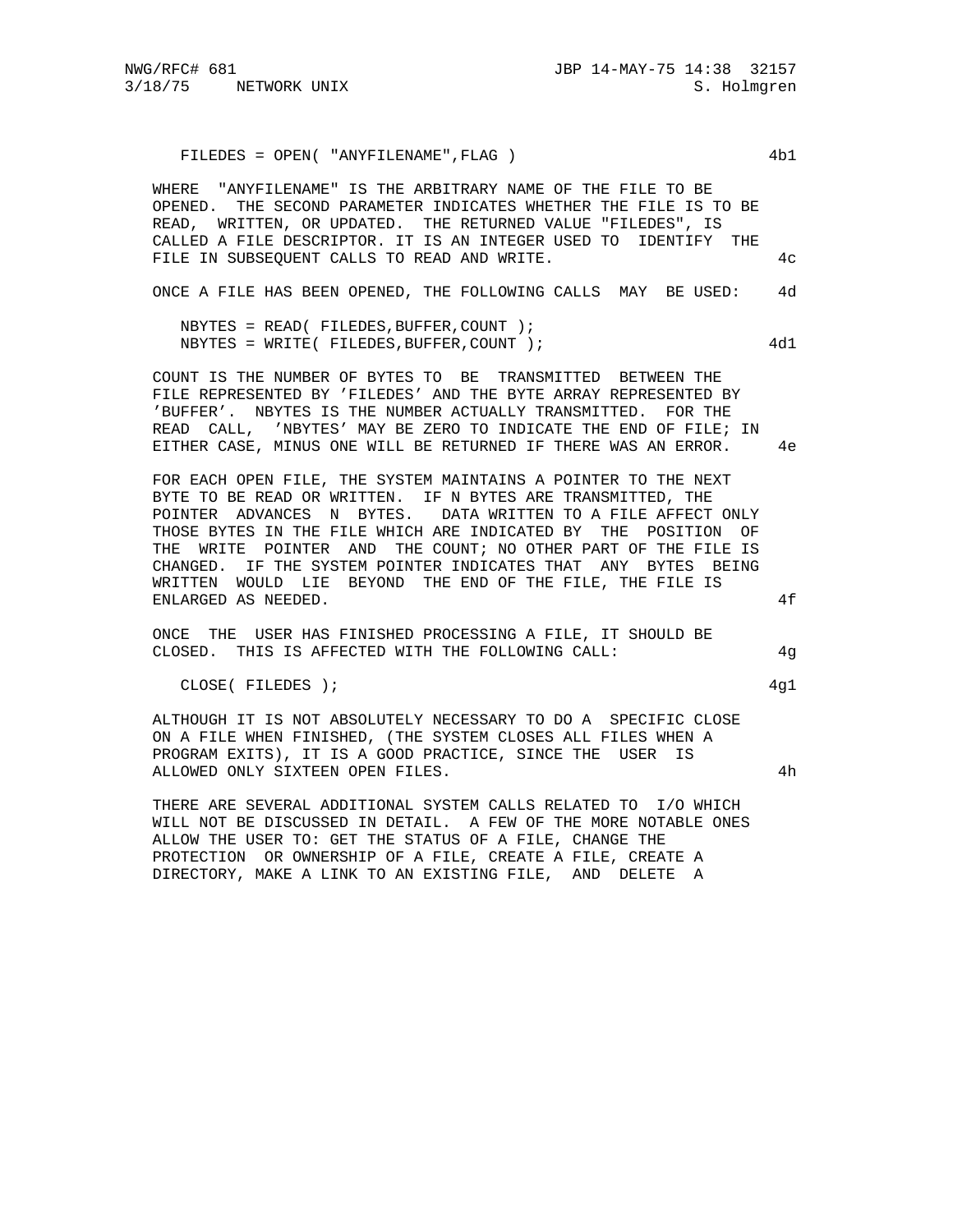NWG/RFC# 681 JBP 14-MAY-75 14:38 32157

 FILE. FOR FURTHER INFORMATION CONCERNING THE DIFFERENT I/O CALLS THE READER IS DIRECTED TO THE UNIX PROGRAMMER'S MANUAL, FIFTH EDITION, K. THOMPSON, AND D. M. RITCHIE, JUNE 1974. 4i THE USER COMMUNICATES WITH THE NETWORK VIA THESE SAME SYSTEM CALLS. FOR EXAMPLE, IF ONE WISHED TO CONNECT TO THE THE PDP-10 AT HARVARD, THE FOLLOWING SEQUENCE OF CALLS MIGHT BE USED. 4j FILEDES = OPEN( "/DEV/NET/HARV",2 ); IF( FILEDES < 0 ) PRINTF(" HARVARD IS DEAD"); ELSE WHILE(  $(NSYTES=READ(FILEDES, BUF, 80)) > 0)$ WRITE(  $0,$  BUF, NBYTES );  $4j1$ 

 THE OPEN INSTRUCTS THE SYSTEM TO OPEN A TELNET CONNECTION TO HARVARD, IF MINUS ONE IS RETURNED, THE PROGRAM PRINTS A MESSAGE AND EXITS, OTHERWISE THE PROGRAM WILL READ ANY BYTES SENT BY HARVARD AND PRINT THEM OUT ON THE CONTROLLING TELETYPE. THIS WILL GO ON UNTIL HARVARD CLOSES THE CONNECTION (READ WILL RETURN MINUS ONE WHEN THE CONNECTION IS CLOSED). 4k

UNIX TELNET 5

 IN ORDER TO COMMUNICATE WITH REMOTE HOSTS ON THE ARPA NETWORK, ONE FIRST LOGS IN TO UNIX AS A NORMAL USER. THE USER THEN RUNS A PROGRAM, TELNET, WHICH AFTER ANNOUNCING ITSELF LEAVES HIM WITH SEVERAL OPTIONS. 5a

 HE MAY CONTINUE WITH HIS NORMAL UNIX ACTIVITIES. WHEN TELNET SEES A UNIX COMMAND, IT WILL INITIATE THE REQUEST AS A PARALLEL TASK, IN THE SAME MANNER AS THE UNIX COMMAND PROCESSOR (THE SHELL). SINCE THIS MAY BE DONE REGARDLESS OF WHETHER OR NOT A NETWORK CONNECTION IS OPEN, THE USER MAY SIMULTANEOUSLY RECEIVE OUTPUT FROM A FOREIGN HOST'S SERVER TELNET AND CONVERSE WITH THE LOCAL UNIX SYSTEM. SAND THE SERVICE OF SERVICE SERVICE SERVICE SERVICE SERVICE SERVICE SERVICE SERVICE SERVICE

 WHEN THE TELNET-USER OPENS A CONNECTION, TELNET ACCEPTS THE HOST NAME AND ANY SPECIAL PARAMETERS, AND DOES AN OPEN ON THE SPECIAL FILE CORRESPONDING TO THAT HOST. WHEN CONTROL IS RETURNED, THE CONNECTION IS OPEN. ANY FURTHER DATA RECEIVED FROM THE TERMINAL NOT CONTAINING ESCAPE CHARACTER IS SENT TO THE

1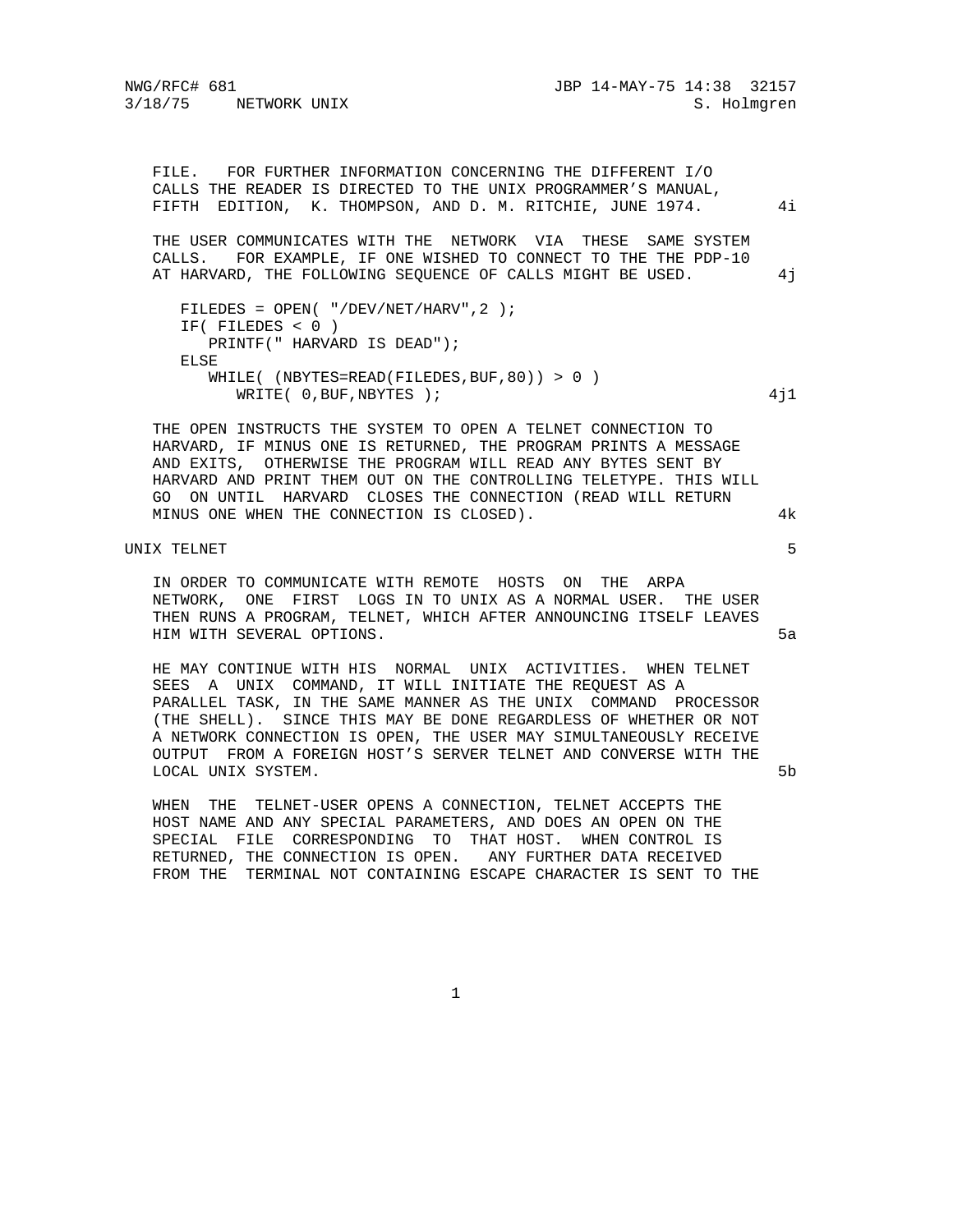NWG/RFC# 681 JBP 14-MAY-75 14:38 32157

 NETWORK FILE. ANY DATA RECEIVED IN RESPONSE TO A READ ON THE NETWORK FILE, IS WRITTEN ON THE USER'S TYPEWRITER.  $5c$ 

 COMMUNICATION CONTINUES WITH THE HOST UNTIL THE USER WISHES TO CLOSE THE CONNECTION. THE USER SIMPLY MAKES THIS KNOWN TO TELNET VIA A COMMAND, AND TELNET DOES A STANDARD CLOSE ON THE NETWORK FILE. THE NEGOTIATION OF CLOSING THE NETWORK CONNECTION IS LEFT TO THE SYSTEM, FREEING THE USER FOR OTHER COMPUTATIONAL WORK. 5d

 THERE IS SOME CHARACTER TRANSLATION AND INVISIBLE CONTROL INFORMATION PASSED BACK AND FORTH BETWEEN THE FOREIGN HOST AND THE TELNET PROCESS. THIS INVOLVES RECOGNITION OF TELNET IACS AND THE TRANSLATION OF CARRIAGE RETURN(CR) AND LINE FEED(LF) TO LINE FEED ON ALL DATA RECEIVED FROM THE NETWORK, AND THE INVERSE TRANSLATION OF LF TO CR LF ON ALL DATA SENT TO THE NETWORK. 5e

#### NCP STRUCTURE 6

 DUE TO THE STRUCTURE OF BOTH THE IMP TO HOST[2] AND HOST TO HOST[3] NETWORK PROTOCOLS, DATA COMES FROM THE NETWORK DESTINED NOT ONLY FOR ONE OF MANY ACTIVE PROCESSES, BUT FOR THE INFORMATION OF THE LOCAL HOST AS A WHOLE. FOR EXAMPLE, NETWORK TRAFFIC SUCH AS A HOST TO HOST RESET, WHICH GENERALLY SIGNALS THAT A FOREIGN HOST HAS COME "ALIVE" MUST BE ACKNOWLEDGED TO LET THAT HOST KNOW THAT THE LOCAL HOST ITSELF IS "ALIVE". THEREFORE, THE LOCAL HOST MUST MONITOR DATA COMING FROM THE NET TO PERFORM NOT ONLY A MESSAGE SWITCHING FUNCTION, WHICH IS THE BULK OF NETWORK TRAFFIC, BUT TO PROVIDE A CONTROL AND STATUS FUNCTION. 6a

 FURTHER, WHEN A PERSON ASSOCIATED WITH THE LOCAL HOST WISHES TO CARRY ON A CONVERSATION WITH A NETWORK SERVER, THE INITIAL CONNECTION PROTOCOL[4] MUST BE USED TO PROVIDE A LOGICAL PORT AT EACH SITE FOR SUCCEEDING INFORMATION FLOW. 6b

 EXPERIENCE WITH THE ANTS MARK I[5] AND ANTS MARK II[6] SYSTEMS HAS SHOWN THAT THE ABOVE CLASSES OF NETWORK EVENTS ARE RELATIVELY INFREQUENT, AND THAT MOST NETWORK TRAFFIC IS IN TERMS OF USER DATA FLOW AND THE ASSOCIATED FLOW CONTROL( HOST TO HOST ALLOCATES AND IMP TO HOST RFNMS). IT IS ALSO THE CASE THAT THE SOFTWARE REQUIRED TO IMPLEMENT THE STATUS AND CONTROL FUNCTION IS THE BULKIEST PART OF AN NCP. 6cm and the state of  $\sigma$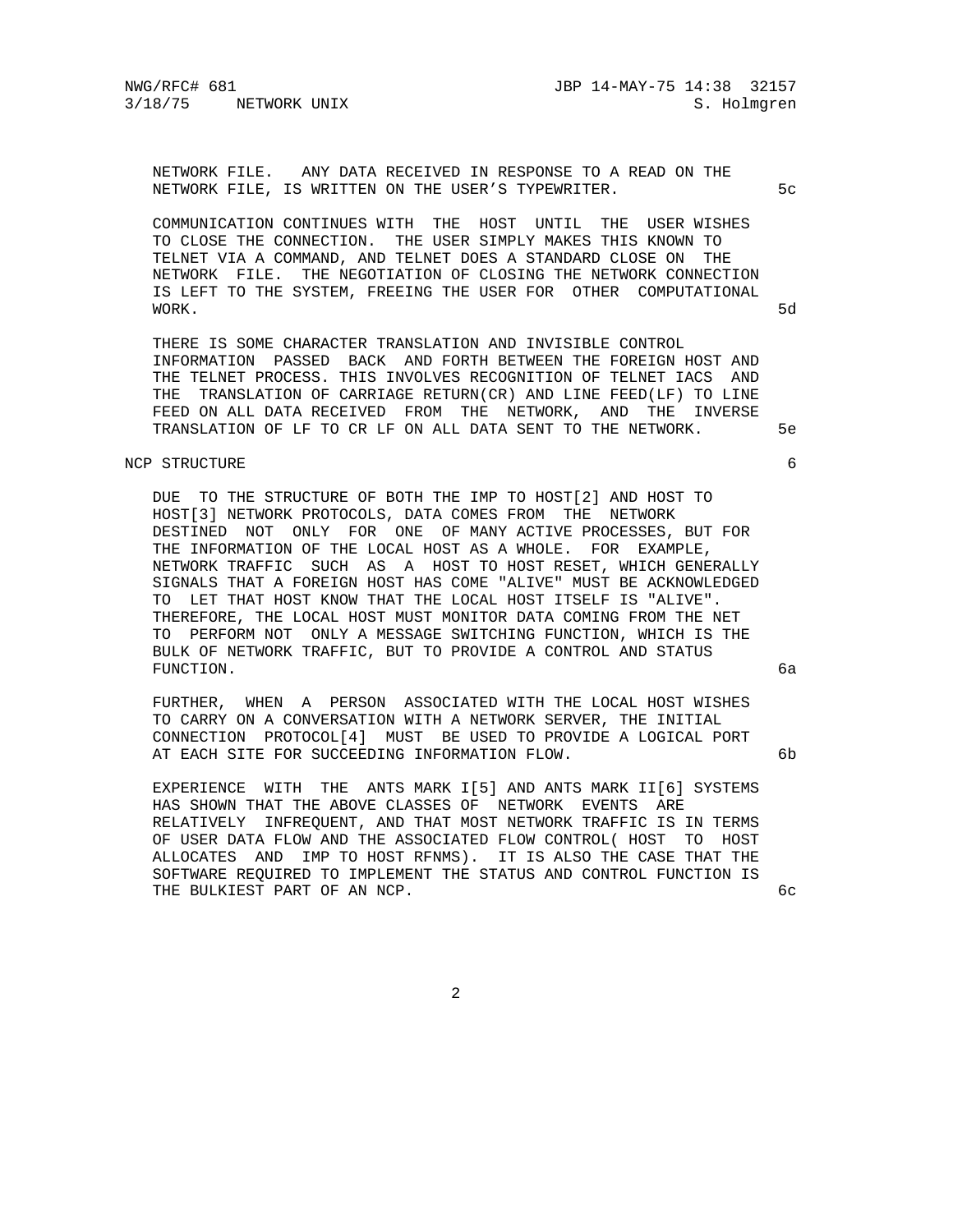NWG/RFC# 681 JBP 14-MAY-75 14:38 32157

 IN UNIX, THE KERNEL OF THE OPERATING SYSTEM IS CORERESIDENT AND NON-SWAPPABLE. A LARGE KERNEL REDUCES THE MEMORY AVAILABLE FOR USER PROGRAMS. THUS IT IS DESIRABLE TO MINIMIZE THE AMOUNT OF CODE ADDED TO THE BASIC UNIX KERNEL FOR THE NCP. FOR THIS REASON, THE NCP IS IMPLEMENTED IN TWO PARTS. ONE PART IS ROOTED IN THE KERNEL AND MAKES UP THE NON-SWAPPABLE SECTION, ABOUT 3.5K WORDS OF CORE. THE OTHER SECTION (CALLED THE NCP DAEMON) DEALS WITH USER REQUESTS TO OPEN AND CLOSE CONNECTIONS AND HANDLES THE STATUS TRAFFIC DESCRIBED ABOVE. THE NCP DAEMON RUNS AS A SWAPPABLE USER PROCESS OF ABOUT 8.5K WORDS IN SIZE, AND COMMUNICATES WITH THE KERNEL VIA A SPECIAL FILE. 6d

# HARDWARE AND SOFTWARE REQUIREMENTS 7

 THE NETWORK SOFTWARE FOR UNIX WAS DEVELOPED ON A PDP-11/50, WITH MEMORY MANAGEMENT, TWO RK05 DISK PACKS, TWO NINE TRACK MAGTAPE DRIVES, FOUR DECTAPE DRIVES, 32K WORDS OF CORE, AND THREE TERMINALS. PRESENTLY THIS HAS BEEN EXPANDED TO ENCOMPASS A DH11 TERMINAL MULTIPLEXOR, AN RP03 MOVING HEAD DISK, A TWIN PLATTER RF11 FIXED HEAD DISK, FLOATING POINT, AND 48K OF CORE. USER FILES ARE STORED ON THE RP03. THE RF11 IS USED AS A SWAP DISK AND FOR TEMPORARY FILE STORAGE; ONE RK05 PLATTER CONTAINS THE SYSTEM FILES, AND THE SECOND CONTAINS LOGIN AND ACCOUNTING INFORMATION. IN THE NEAR FUTURE, THE SYSTEM WILL BE EXPANDED TO 128K WORDS OF CORE MEMORY WITH 10 DIAL IN AND 10 HARD WIRED TERMINAL LINES. 7a

 THE BASE OPERATING SYSTEM OCCUPIES 24.5K WORDS OF MEMORY. THIS SYSTEM INCLUDES A LARGE NUMBER OF DEVICE DRIVERS, AND ENJOYS A GENEROUS AMOUNT OF SPACE FOR I/O BUFFERS AND SYSTEM TABLES. A MINIMAL SYSTEM WOULD REQUIRE 40K WORDS OF HARDWARE MEMORY. IT SHOULD BE NOTED THAT UNIX ALSO REQUIRES THE MEMORY MANAGEMENT OPTION OFFERED BY DEC TO RUN AT ALL.  $7b$ 

 THE BASE OPERATING SYSTEM WAS DEVELOPED BY BELL LABORATORIES IN MURRAY HILL, NEW JERSEY. THE BELL INSTALLATION SUPPORTS A HIGH SPEED PAPER TAPE READER-PUNCH, NINE-TRACK MAGNETIC TAPE, AND DECTAPE. BESIDES THE CONSOLE TERMINAL, THERE ARE 14 VARIABLE SPEED COMMUNICATION DATASETS, AND A 201 SERIES DATASET FOR SPOOLING PRINTOUT TO A COMMUNAL LINE PRINTER. THERE ARE ALSO SEVERAL ONE-OF-A-KIND DEVICES INCLUDING A VOICE RESPONSE UNIT, A VOICE SYNTHESIZER, A PHOTOTYPESETTER, A DIGITAL SWITCHING

3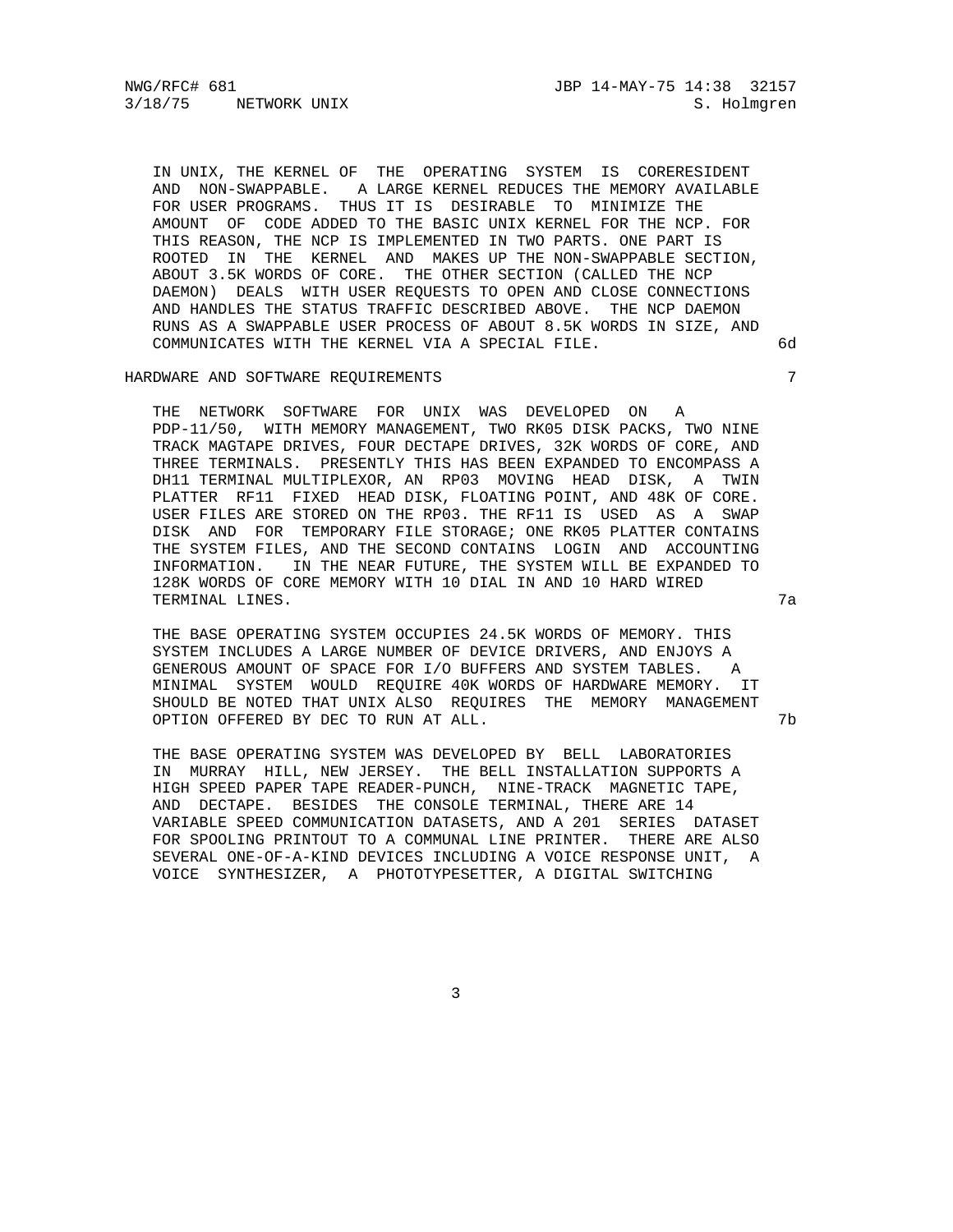NETWORK, AND A SATELLITE PDP-11/20 WHICH GENERATES VECTORS, CURVES, AND CHARACTERS FOR A TEKTRONIX 611 STORAGE-TUBE DISPLAY. 7c

#### RELIABILITY 8

 AS OF THIS WRITING, NETWORK UNIX HAS BEEN RUNNING ON A FULL TIME BASIS FOR ABOUT FOUR WEEKS. DURING THAT PERIOD, THERE WERE BETWEEN THREE AND FOUR CRASHES A DAY. THIS IS NOT A VALID INDICATOR BECAUSE MANY OF THE FAILURES WERE DUE TO HARDWARE COMPLICATIONS. MORE RECENTLY THE HARDWARE HAS BEEN RE-CONFIGURED TO IMPROVE RELIABILITY AND THE CRASH RATE HAS BEEN REDUCED TO ONE A DAY WITH A DOWN TIME OF 2-3 MINS. THIS IS EXPECTED TO CONTINUE, BUT THE SAMPLING PERIOD HASNT BEEN LONG ENOUGH FOR ANY DEPENDABLE ANALYSIS. 8a

## AVAILABILITY 9

 ALTHOUGH THE UNIX NETWORK SOFTWARE WAS DEVELOPED WITHOUT ARPA SUPPORT, THE CENTER FOR ADVANCED COMPUTATION IS WILLING TO PROVIDE IT GRATIS TO THE PEOPLE OF THE ARPA COMMUNITY. 9a

 HOWEVER BELL LABORATORIES MUST BE CONTACTED FOR A LISCENSE TO THE BASE SYSTEM ITSELF. BELL'S POLICY IN THE PAST HAS BEEN TO LISCENSE THE SYSTEM TO UNIVERSITIES FOR A NOMINAL FEE, \$150.00, AND UNFORTUNATELY FOR A COST OF \$20,000.00 TO "NONUNIVERSITY" INSTITUTIONS. 9b

 IN THIS LIGHT BELL WAS APPROACHED TO SEE WHAT THEIR REACTION WOULD BE TO AN ARPA NETWORK WIDE LISCENSE, THEY SAID THEY WERE OPEN TO SUGGESTIONS IN THAT AREA. SO SHOULD ENOUGH PEOPLE BECOME INTERESTED, PERHAPS A LESS EXPENSIVE FEE CAN BE NEGOTIATED. 9c

 INTERESTED USERS WHO HAVE EITHER SOURCE LISTINGS OR SOURCE FILES INCLUDE: 9d

 THE RAND CORPORATION WHICH IS USING OUR IMPLEMENTATION AS A BASIS FOR THEIR OWN VERSION. SEE A SERVICE SERVICE SERVICE SERVICE SERVICE SERVICE SERVICE SERVICE SERVICE SERVICE SERVICE SERVICE SERVICE SERVICE SERVICE SERVICE SERVICE SERVICE SERVICE SERVICE SERVICE SERVICE SERVICE SERVICE S

 LINCOLN LABORATORIES WHICH HAS A SOURCE LISTING TO BE USED AS AN AID IN EVALUATION OF THE UNIX SYSTEM.  $9f$ 

4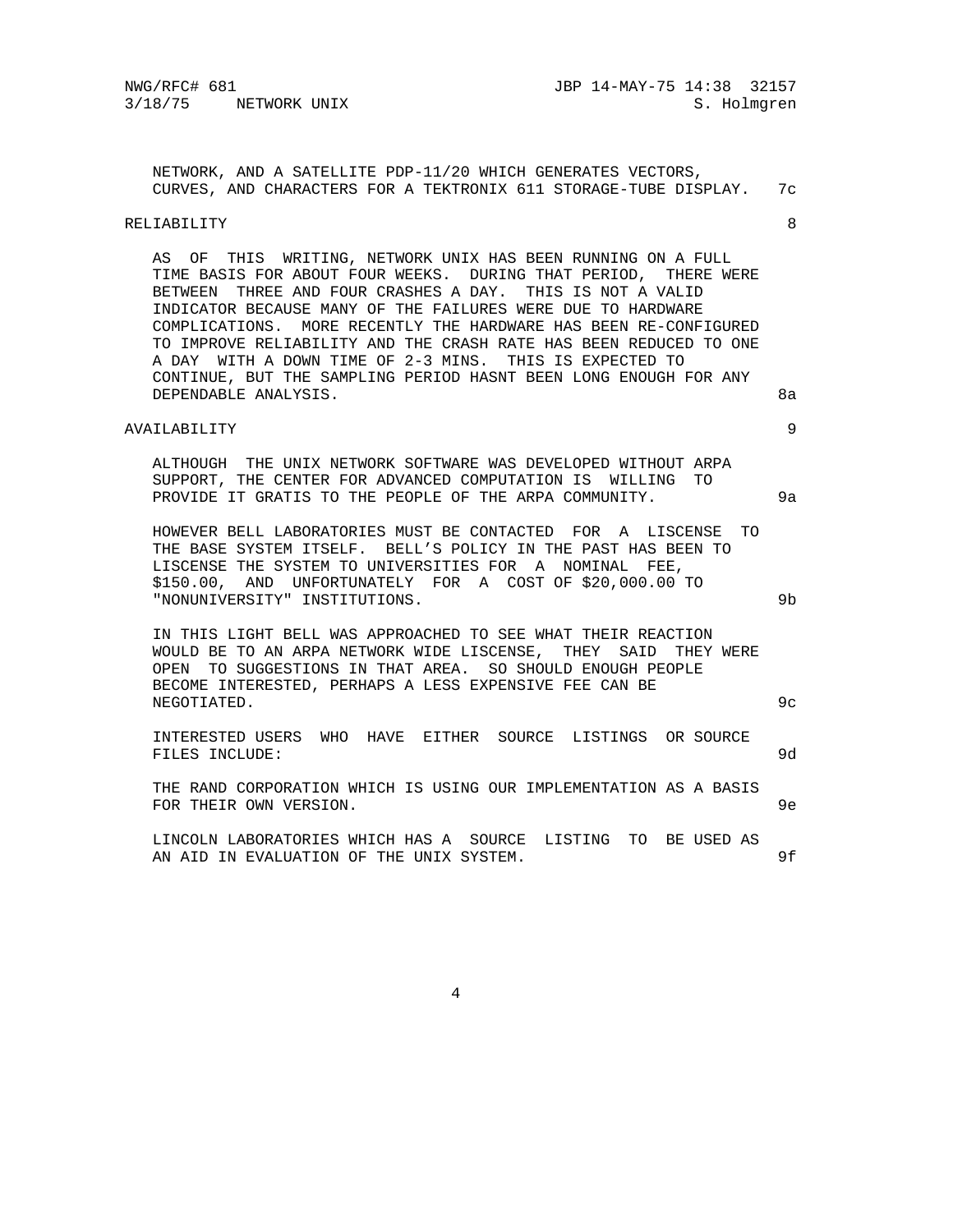THE INCO CORPORATION OF MC LEAN VIR. HAS A LISTING TO HELP IN THE INSTALLATION OF AN NCP INTO DEC'S RSTS OPERATING SYSTEM. 9g

 IN ANY CASE WE ARE WILLING TO HELP ANY GROUP WITH ACQUISITION OF A SYSTEM. 9h

FOR FURTHER INFORMATION CONCERNING THE SYSTEM CONTACT: 9h1

 STEVE HOLMGREN 210 ADVANCED COMPUTATION BLDG. UNIVERSITY OF ILLINOIS URBANA ILLINOIS 61801

 (217)-333-8469 OR HOLMGREN AT BBN

OUTLOOK AND FUTURE PLANS 10

 WITH THE ADVENT OF TELNET IN UNIX, CURRENT PLANS ARE TO RUN THE SYSTEM OVER THE NEXT ONE OR TWO MONTHS AND WORK OUT ANY REMAINING BUGS. WHILE THIS IS GOING ON, EXTENSIVE BANDWITH AND LOAD TESTING IS GOING TO TAKE PLACE AND ANY REASONABLE IMPROVEMENTS MADE. 10a

 AFTER TELNET HAS PROVED ITSELF RELIABLE, THE OPEN SYSTEM CALL WILL BE EXPANDED TO INCLUDE FURTHER PARAMETERIZATION. THIS PARAMETERIZATION WILL ENCOMPASS CONNECTIONS TO SPECIFIC SOCKETS, SIMPLEX CONNECTIONS BASED ON A SOCKET ALREADY IN USE, AND THE ABILITY TO LISTEN ON A LOCAL SOCKET. 10b

 AFTER THOSE EXTENSIONS, NET MAIL, THEN NETWORK FTP AND FINALLY NETWORK RJE WILL BE IMPLEMENTED. ALL WILL RUN AS USER PROGRAMS SO THE KERNEL SYSTEM SIZE WILL NOT INCREASE.  $10c$ 

 THERE IS ALSO INTEREST IN IMPLEMENTING SOME OF THE PROCEDURE CALL PROTOCOL BEING DEVELOPED BY THE NATIONAL SOFTWARE WORKS, BUT NO DEFINATE PLAN HAVE BEEN MADE. 10d

### ACKNOWLEDGEMENTS 11

 I AM MUCH INDEBTED TO GARY GROSSMAN WHO PARTICIPATED IN THE DESIGN AND WROTE THE NCP DAEMON; AND TO STEVE BUNCH WHO WAS THE

 $\sim$  5